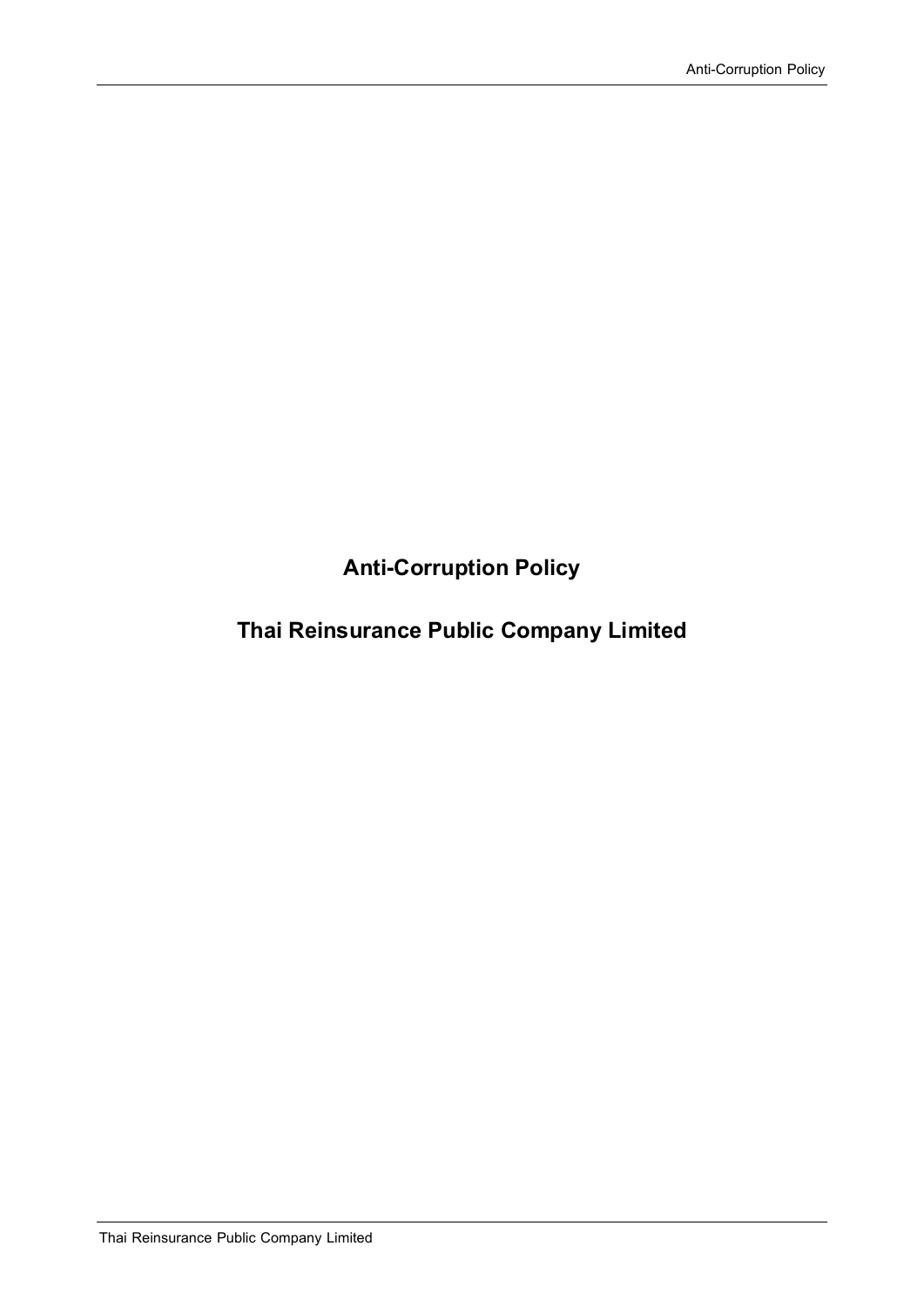## **Table of Contents**

|                                 |                                                                                         | Page |
|---------------------------------|-----------------------------------------------------------------------------------------|------|
| <b>Anti-Corruption Policy</b>   |                                                                                         | 1    |
| Objectives                      |                                                                                         | 1    |
| Scope and Enforcement           |                                                                                         | 1    |
| <b>Definition</b>               |                                                                                         | 1    |
| Duties and Responsibilities     |                                                                                         | 2    |
| <b>Practice Guide</b>           |                                                                                         | 3    |
| <b>Anti-Corruption Measures</b> |                                                                                         | 7    |
| 1.                              | Principle and Rationale                                                                 | 7    |
| 2.                              | Scope                                                                                   | 7    |
| 3.                              | Commitment to Operating Business under the Anti-Corruption Policy                       | 7    |
| 4.                              | <b>Corruption Risk Assessment</b>                                                       | 8    |
| 5.                              | <b>Corruption Risk Prevention</b>                                                       | 9    |
| 6.                              | Communication to and Encouragement of Employees of the Company and Its Subsidiaries and | 13   |
|                                 | Other Business-Related Parties to Comply with the Anti-Corruption Measures              |      |
| 7.                              | <b>Information Security</b>                                                             | 14   |
| 8.                              | Counseling                                                                              | 15   |
| 9.                              | Employees and Resistance to Corruption                                                  | 15   |
| 10.                             | Whistleblowing System                                                                   | 15   |
| 11.                             | Protection of Whistleblowers and Employees Who Resist Corruption                        | 16   |
| 12.                             | Internal Control                                                                        | 16   |
| 13.                             | Review and Follow-up                                                                    | 16   |
|                                 | References                                                                              |      |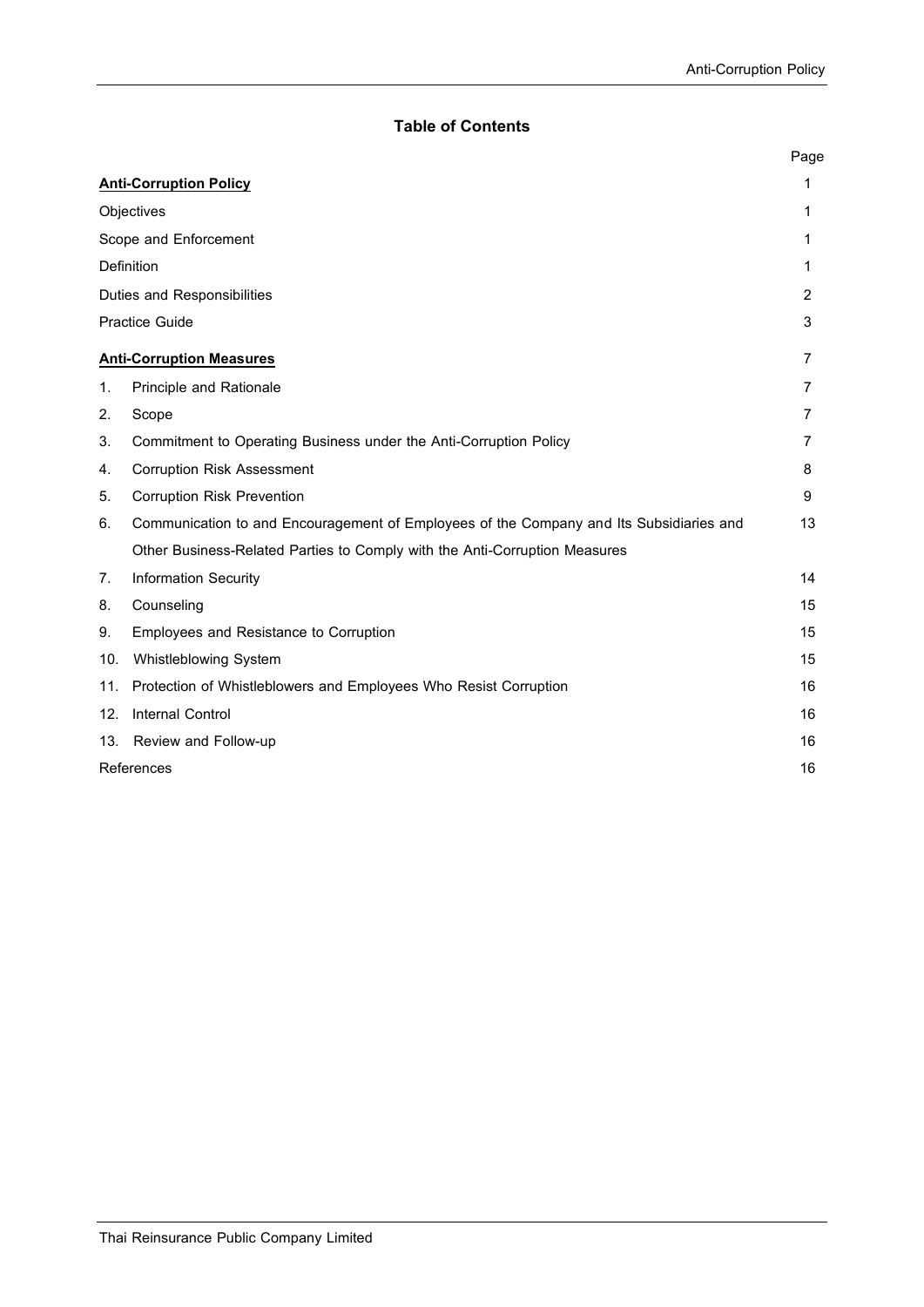## **Anti-Corruption Policy**

Thai Reinsurance Public Company Limited is committed to operating business with integrity, transparency and compliance with the corporate governance principles. Since corruption is a big threat to economic development the Company signed the declaration of intent with "Thai Private Sector Collective Action Against Corruption (CAC)" and was certified as a CAC member in 2016. Anti-corruption has been embedded into the Company's code of best practices. An anti-corruption policy (the Policy) was then established as a standard of practice for all executives and staff members.

#### **1. Objective**

- 1.1. To be the Company's practice guide for business operations.
- 1.2. To ensure that business operations and decision making that might involve corruption risks are executed in a prudent manner.

#### **2. Scope and Enforcements**

- 2.1. This Policy includes all the existing guidelines, manuals, and any other document that are relevant to anticorruption policy and those that will be developed in the future.
- 2.2. This Policy is applicable to the Company's directors, executives, and employees as well as business transactions that involves the Company's stakeholders such as business partners, customers, creditors, debtors, private sector agencies, government agencies, government officials, state-owned enterprises, juristic entities and other concerned parties.

## **3. Definitions**

"Corruption" means an act of giving, offering or agreeing to give cash, things of value, or any other benefits to government agencies, private companies, any other individuals or juristic entities in order to induce them to perform or not perform any act or to delay the performing of any act contrary to one's own duty and with an intention to unfairly acquire competitive advantages or to improperly obtain benefits for oneself or others, which may include any form of the following practices:

- 3.1. "Bribery" refers to an offering, promising, giving, accepting or soliciting of benefits, which may be indirectly made in the form of charitable contribution, sponsorship, giving or accepting gifts and hospitality, and facilitation payment.
- 3.2. " Political Contribution" refers to an act of either giving financial supports or encouraging the Company's employees to participate in political activities on behalf of the Company to support political parties, politicians or politically exposed persons, whether directly or indirectly, so as to gain advantages or benefits to which one is not entitled to, except for employee's personal involvement in political activities that is in accordance with their personal rights and freedom.
- 3.3. "Charitable Contribution" refers to a donation of cash, things of value, or any other benefits to government agencies, customers, business partners or juristic entities or any other individuals so as to gain advantages or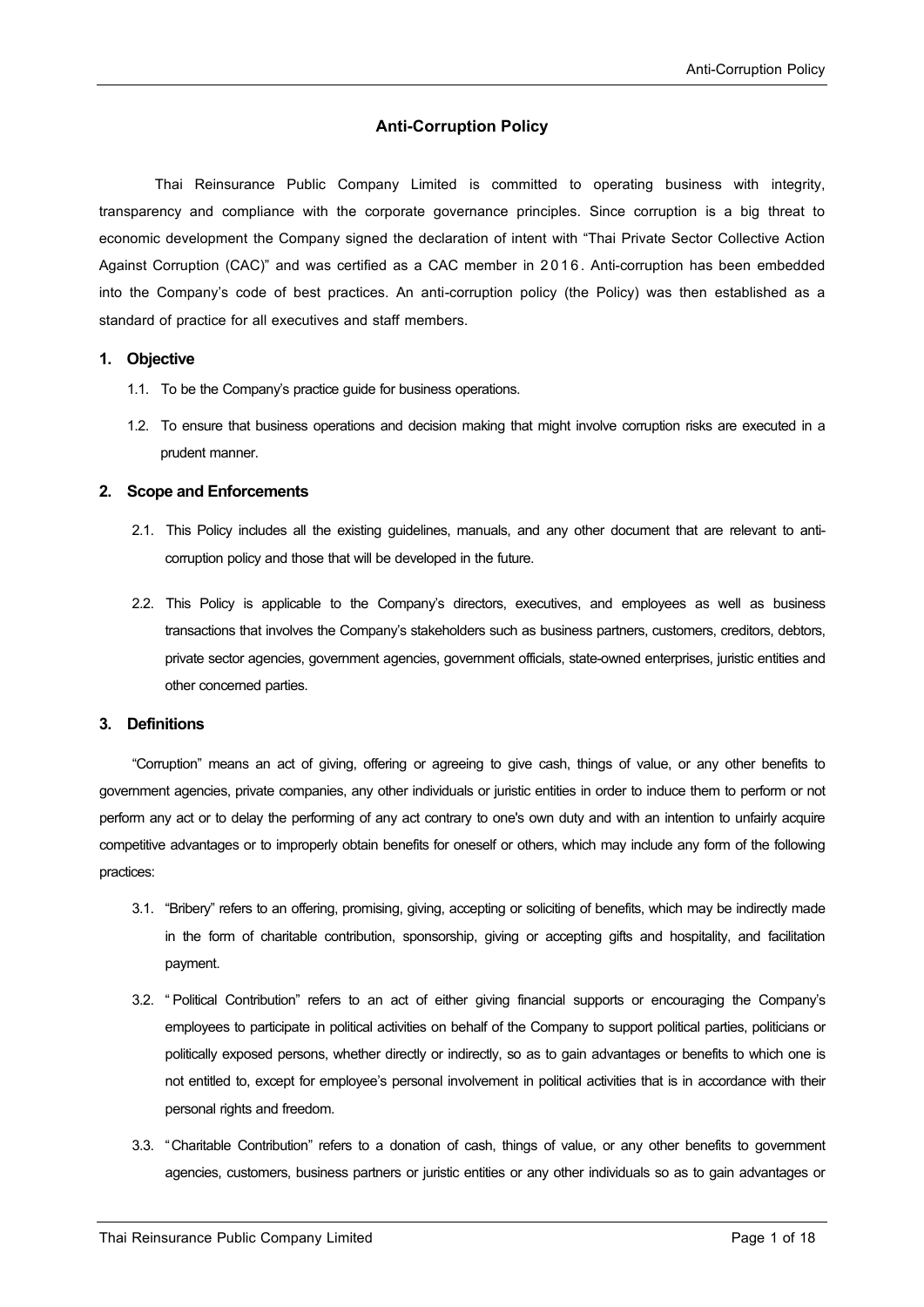benefits to which one is not entitled to, except for charitable donations made for social contribution without expecting anything or any benefits in return from the recipient organizations, such as money donations given to associations, foundations, public organizations, temples, hospitals, educational institutes or organizations for social contribution.

- 3.4. "Sponsorship" refers to cash paid to or received from government agencies, customers, business partners or juristic entities or any other individuals so as to gain advantages or benefits to which one is not entitled to, except for cash paid for public contribution or for promotion of the Company's brand or reputation as a way of creating trustworthiness, strengthening business relationship and unlocking business opportunities.
- 3.5. " Giving or accepting of gifts and hospitality" refers to expenses paid on things of value, including cash equivalents and anything that is exchangeable for goods or services the value of which is unusually high, so as to gain advantages or benefits to which one is not entitled to.
- 3.6. "Government Interaction" refers to an activity where the Company needs to interact with government officials so as to gain advantages or benefits to which it is not entitled to.
- 3.7. "Economic Extortion" refers to soliciting or being solicited for cash, things or any other benefits from government or private agencies so as to gain advantages or benefits to which one is not entitled to.
- 3.8. "Facilitation Payment" refers to payment of cash or giving of things to government or private agency officials so as to induce them to facilitate any transactions for the Company.
- 3.9. "Procurement" refers to a purchase of properties or office supplies or a hire of service for the Company so as to gain benefits to which one is not entitled to.
- 3.10. "Revolving Door" refers to the movement of individuals between positions of public office and jobs in the same sector in the private or voluntary sector, in either direction, which can be open to abuse and the risk of conflicts of interest if not properly managed.
- 3.11. "Conflict of Interest" refers to a transaction related to the Company conducted by any of the directors, executives or employees so as to gain personal benefits from such transaction.
- 3.12. "Private-to-Private Bribery" refers to a corruption between the Company and its customers/business partners, whether performed by the Company itself or by the customers/business partners, so as to gain advantages or benefits to which one is not entitled to.

## **4. Duties and Responsibilities**

- 4.1. Board of Directors
	- To formulate the Policy within the purview of legal provisions, regulations and corporate governance principles.
	- To allocate sufficient resources for Policy implementation.
	- To monitor and follow up on the adequacy and effectiveness of the Policy and measures to ensure that the Company's executives is aware of, gives priority to, and embed anti-corruption policy and practice in the Company's culture.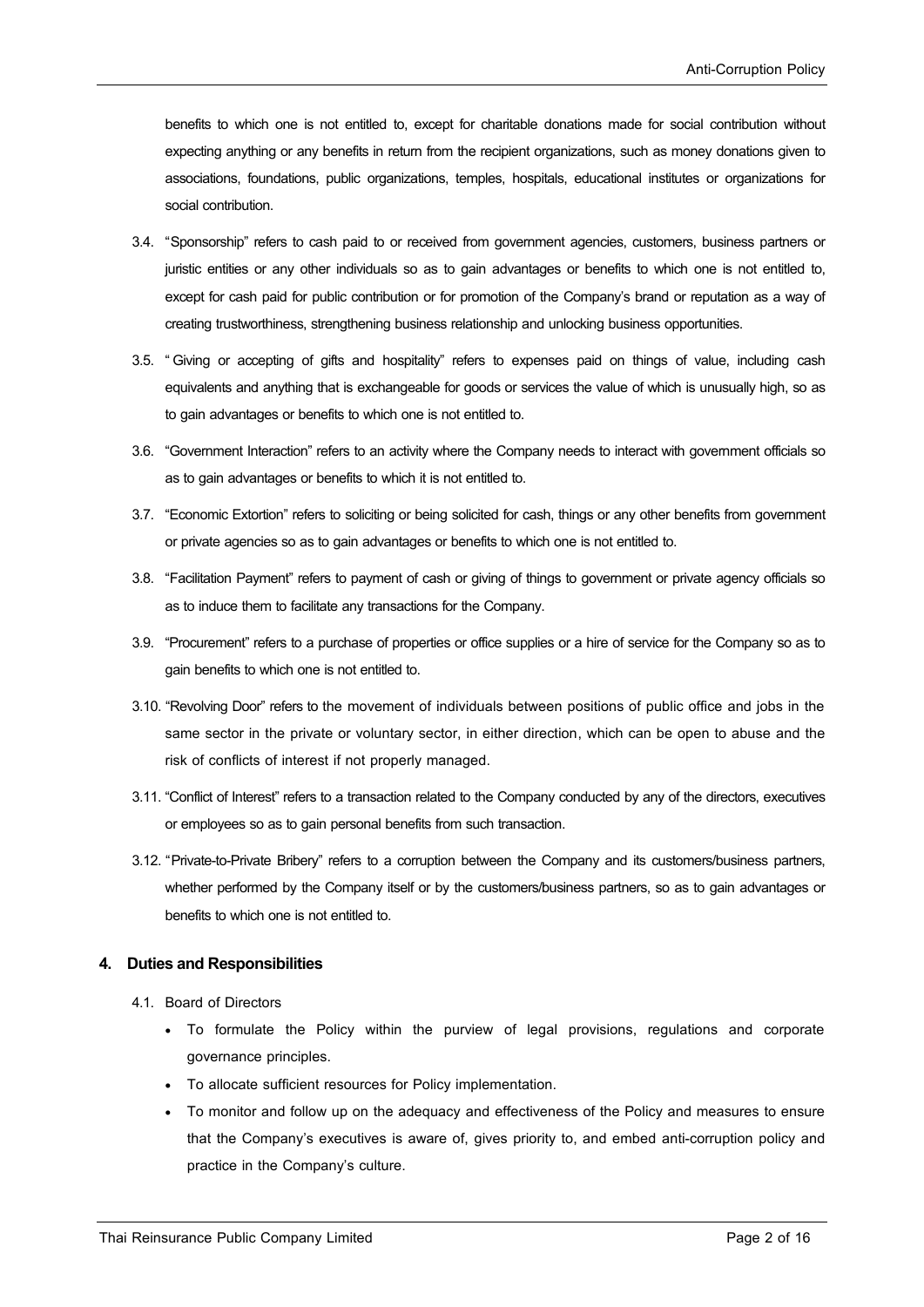- 4.2. Audit Committee
	- To provide recommendations to the Board of Directors regarding the adequacy of the Policy and measures.
	- To evaluate the adequacy of internal control, financial reporting, and other processes related to the Anti-Corruption Measures.
- 4.3. Enterprise Risk Management Committee
	- To monitor risk status and assess the adequacy and appropriateness of current risk management measures.
- 4.4. Corporate Secretary
	- To be the center to communicate the Company's Policy and measures as well as its effectiveness to investors and third parties.
- 4.5. Internal Audit Department
	- To perform an audit on and review compliance with the Policy and present the audit report to the Audit Committee.
- 4.6. Related department that is in charge of Policy implementation
	- To prepare and update the measures for Policy implementation as being assigned.
	- To plan and recommend needed resources for Policy implementation.
	- To communicate the Policy and relevant measures to executives and employees.
	- To monitor and follow up on compliance with the Policy and relevant measures.
	- To evaluate the Company's compliance with the Policy and relevant measures and report findings to the Enterprise Risk Management Committee and the Audit Committee.
- 4.7. Executives and Employees
	- To familiarize themselves and comply with the Policy and relevant measures.

## **5. Practice Guide under the Anti-Corruption Policy**

- 5.1. The directors, executives, and employees must not involve in any corruption and unlawful practices, whether directly or indirectly.
- 5.2. All of the directors, executives, and employees must strictly abide by the Company's corporate governance principles, code of ethics and conduct, rules and regulations, and the designated authority, including all relevant policies, measures, regulations, guidelines and procedures as well as the regulations that must be strictly observed by the Company as a financial institution such as internal control policy, rules and regulations regarding money receipt/payment, etc.
- 5.3. The Company must establish measures/regulations/guidelines/procedures that are relevant for the Policy, ensure that they are adequate and suitable for anti-corruption related risks, and communicate them to all concerned parties to familiarize themselves with and put into practice correctly.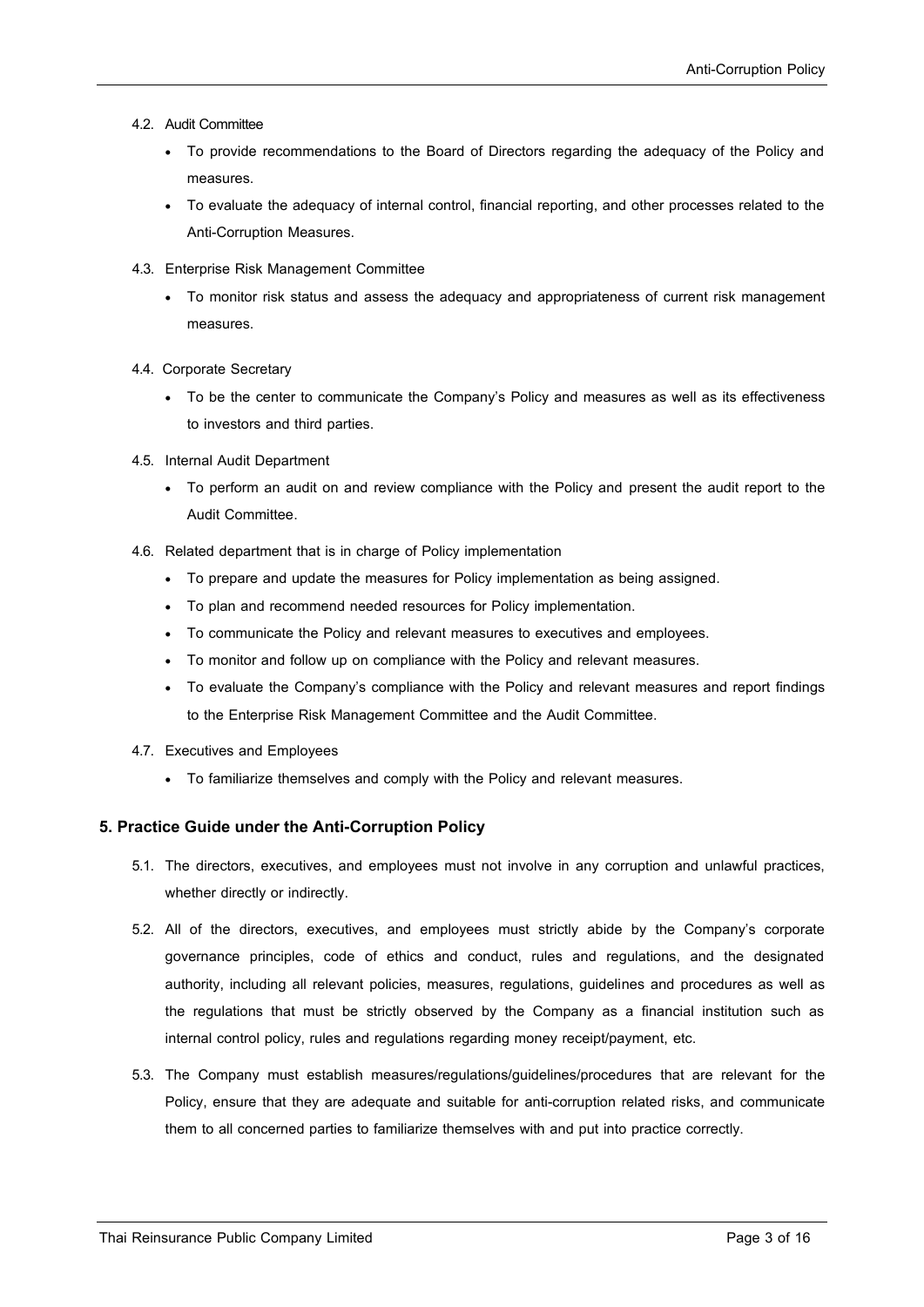- 5.4. The following activities are susceptible to corruption and, hence, may dampen the Company's reputation. The Company's executives and employees must, therefore, comply with the Policy as specifically described below:
	- 5.4.1. Political Contributions

The Company has a policy to remain politically neutral and not to provide any support or perform any act deemed to take sides with a political party, whether directly or indirectly, including the use of the Company's resources in any activity that will cause the Company to lose its political neutrality and/or be adversely affected by the involvement in such activity.

## 5.4.2. Charitable Contribution

The Company controls its charitable contribution by ensuring that donations are made for public interest and/or without any ground to suspect that they are part of corrupt practices. The Company requires that such activities be subject to the approval of its top management and that reliable documents and evidence of such payments be kept and available for checking back on the objectives of payments. The Company has no policy to accept cash donations from third parties.

5.4.3. Sponsorships

The Company has a policy to give or accept financial supports for the sole use in its usual course of business transactions and not for the benefit of any single person or without any ground to suspect that they are part of corrupt practices. The Company requires that such activities be subject to the approval of its top management and that reliable documents and evidence of such payments be kept and available for auditing on the objectives of payments.

#### 5.4.4. Giving or Accepting of Gifts and Hospitality

The Company has a policy to give or receive gifts and hospitality that are of the reasonable nature and consistent with the cultural tradition and not to give or receive anything too high in value in order not to induce the recipient to perform or fail to perform his/her duty, which could lead to the corrupt practices.

## 5.4.5. Government Interaction

Company provides hospitality to government officials as deemed appropriate and without paying any cash to them. Gifts are given solely as part of business courtesy or culture. Such activities, however, are subject to the approval of the top management that follows the Company's authority levels.

5.4.6. Economic Extortion

The Company has a policy to forbid any cash payment which is extorted or solicited by government or private agency officials.

#### 5.4.7. Facilitation Payment

The Company has a policy not to make any facilitation payment to either government or private agency officials and deem this as a prohibited act.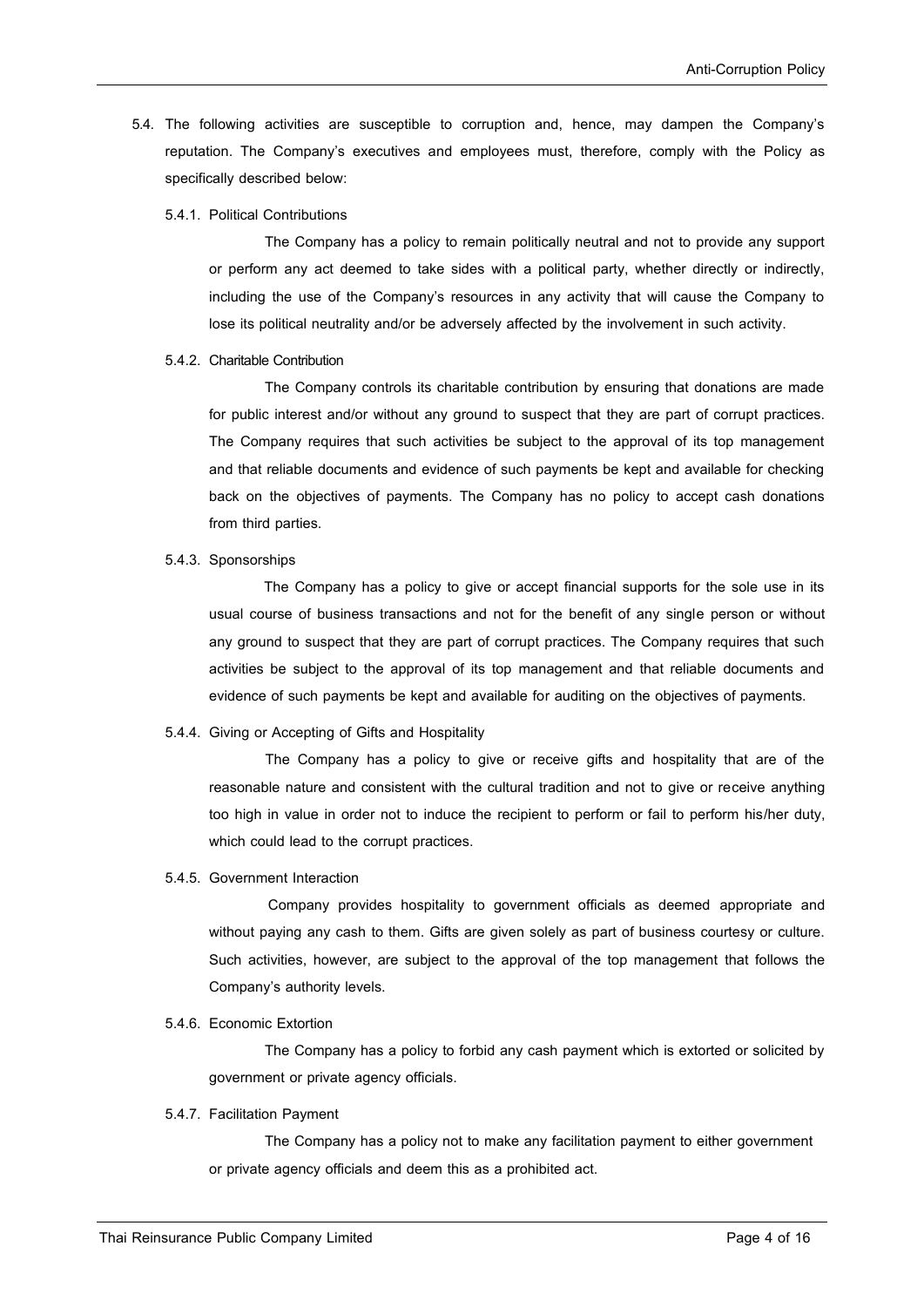#### 5.4.8. Procurement

The Company has a policy to control its procurement system to ensure that all procurement processes follow the Company's procedures and guidelines in a transparent manner. Procurement must be centralized and handled by a specific department.

#### 5.4.9. Revolving Door

The Company has a policy to employ government officials or government employees only if needed to provide support or give business advice to the Company. In case the Company's employees have to involve with the public policy, such involvement must not violate the Policy and not intend to create unfair business practices.

5.4.10.Conflict of Interest

The Company requires all directors, executives, and employees to adhere to the Policy on conflict of interest and corporate governance.

- 5.5. The Company must communicate the Policy, the Policy on Complaint/Whistleblowing Handling and Whistleblower Protection, and the complaint/whistleblowing channels to staff members of the Company and its subsidiaries by various methods such as the Board of Directors' meetings, employee orientation, training, public relations via intranet or e-mail, etc.
- 5.6. The Company shall communicate the Policy, the Policy on Complaint/Whistleblowing Handling and Whistleblower Protection, and the complaint/whistleblowing channels to investors and third parties by various methods e.g. public relations on the Company's website, annual report, letters to business partners, etc.
- 5.7. The Company must put in place a human capital management process that demonstrates its commitment to the Policy, ranging from human capital recruitment to training and development, performance evaluation, compensation and promotion, organization structure with proper segregation of duties to promote check and balance, and allocation of resources and staffs that have adequate skills to put the Policy into practice.
- 5.8. The Company must put in place an internal control system covering finance, accounting, data filing, and other internal processes that are relevant to the Anti-Corruption Measures and communicate internal control findings to the executives and relevant staffs.
- 5.9. The Enterprise Risk Management Committee must hold a quarterly meeting to follow up on key risks that cover the corruption risk which can be part of the Company's fraud risk.
- 5.10.The Company must arrange an audit on its internal business processes that cover key activities such as execution of contracts and related expenses and procurement to ensure that the Company's internal control system is effective and continuously improved. Any audit findings that might severely affect the Company must be urgently reported to Chief Executive Officer, the Audit Committee, or the Board of Directors.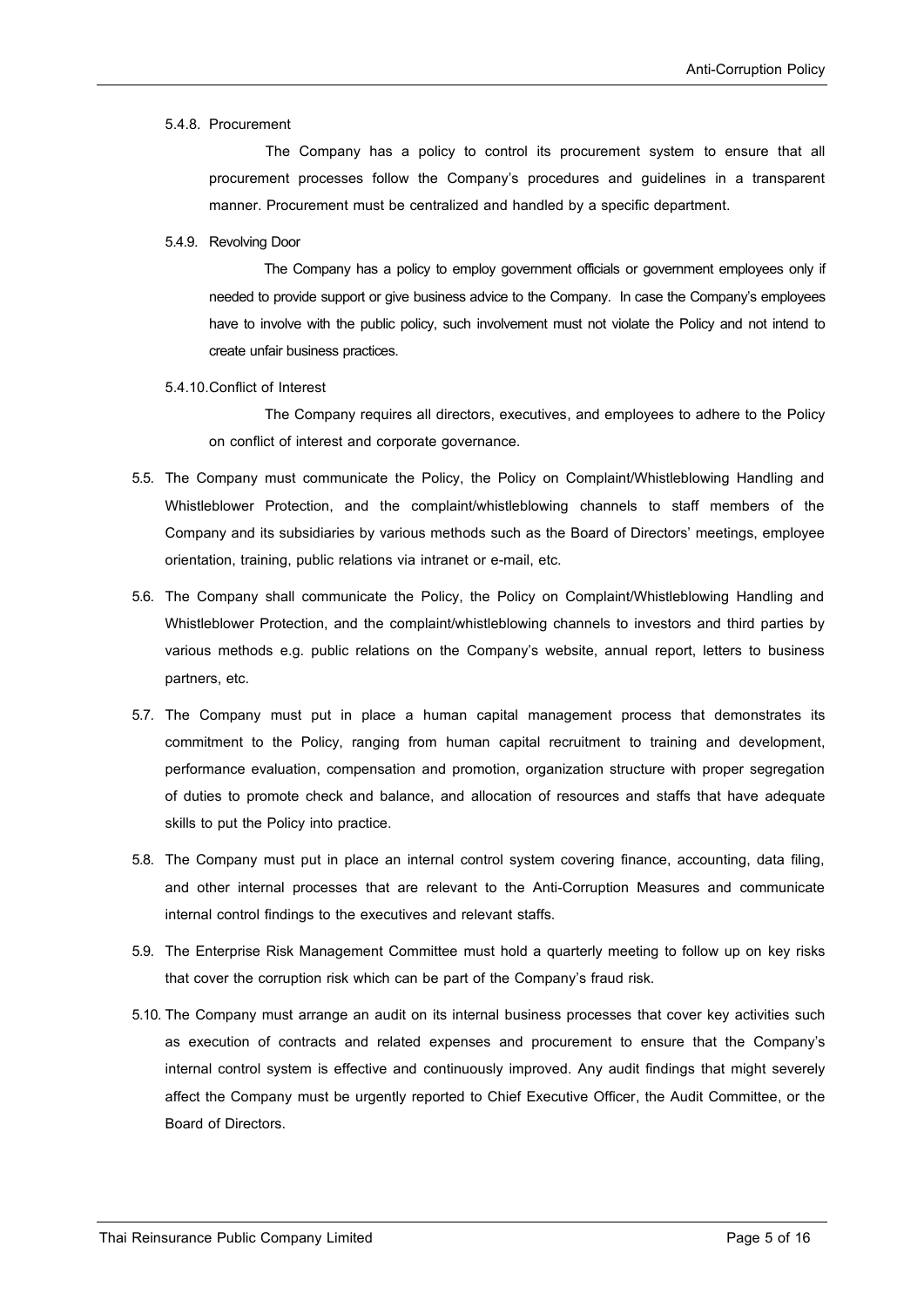- 5.11.The directors, executives, and employees must not neglect or ignore any breach of the Company's corporate governance principles or code of ethics. Any breach or corrupt practices which they have become aware of or suspected must be reported through the whistleblowing channels provided by the Company. Full cooperation must be provided throughout the investigative process.
- 5.12.The directors, executives, and employees who have reported whistleblowing disclosures through the provided channels are fully protected and not subject to any punitive action or adverse consequences, although doing so might cause the Company to lose business opportunities. As such the Company must establish the Policy on Complaint/Whistleblowing Handling and Whistleblower Protection.
- 5.13. Any confirmed fraudulent act by the Company's directors, executives, or employees is deemed to be a breach of the Company's code of ethics and conduct and, therefore, must be subjected to disciplinary actions prescribed in the Company bylaws and/or be prosecuted if it is illegal.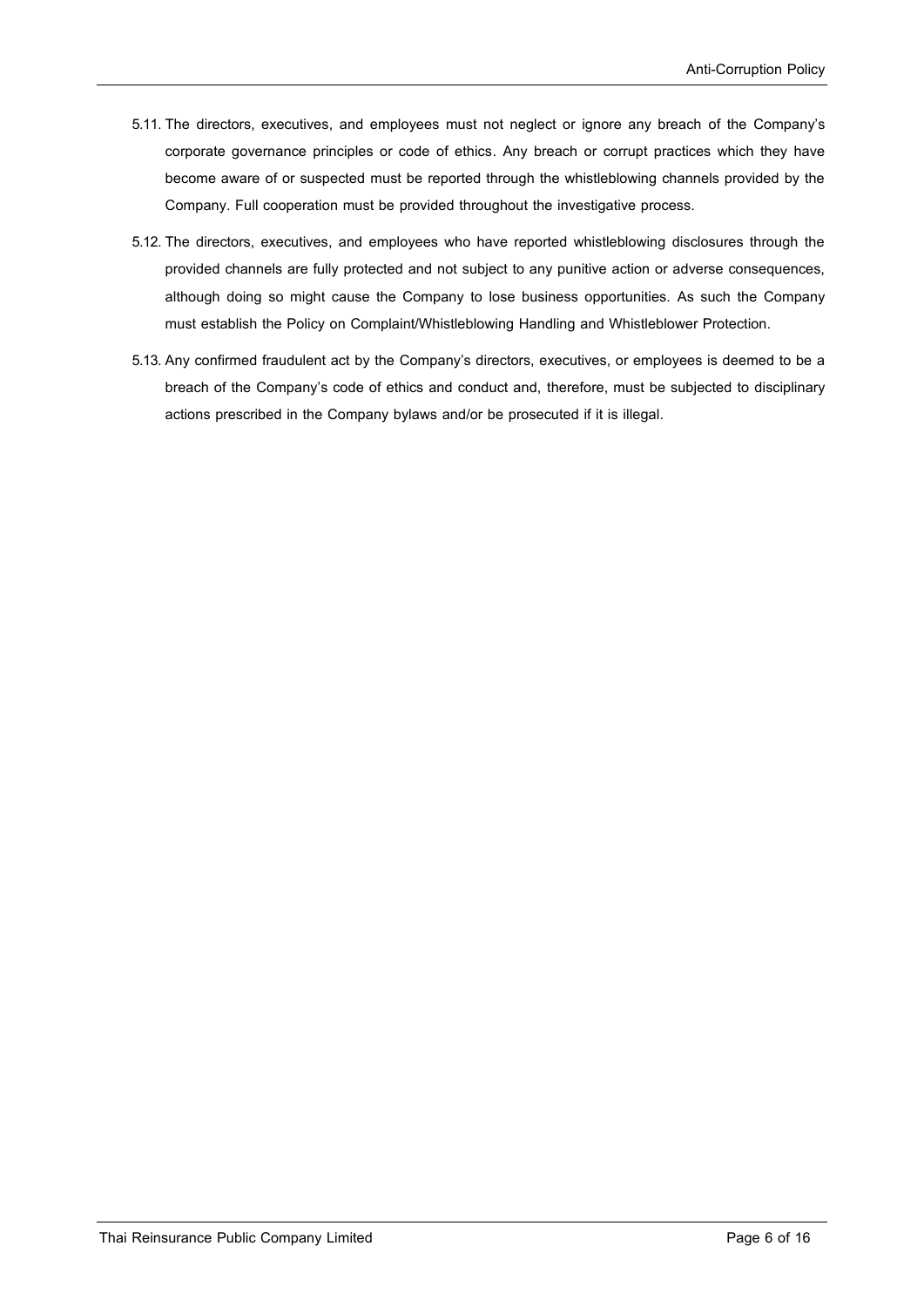## **Anti-Corruption Measures**

## **1. Principle and Rationale**

The Company has adopted the anti-corruption policy, code of ethics, and code of practice for customers, business partners, government and private sectors since 2000 that all directors, executives, and staff members must adhere to. The Company has also set up a policy on conflict of interest and use of internal information to ensure that all discharges of duty are in a clear and transparent manner, and in compliance with the Company's good corporate governance practices.

To facilitate the Company's decision makings and business operations to be in line with the Policy and prevent corruption risks from happening, the Company has incorporated anti-corruption measures, bylaws, guidelines, and procedures that are publicly disclosed and communicated them to all employees through various channels such as internal training, internal communication, and annual report, etc.

## **2. Scope**

- 2.1. These Measures are applicable to the Company's directors, executives and employees of the Company and its subsidiaries.
- 2.2. The Company has adequately defined a process, roles and duties of the responsible persons to ensure that the Policy is effectively put into action. The process ranges from defining the policy and measures and communication, translation into practice, performance follow-up and evaluation, and continuous improvement and development.

## **3. Commitment to Operating Business under the Anti-Corruption Policy**

The Company is committed to conducting its business in compliance with the Policy and has developed the Anti-Corruption Measures ("the Measures") which therein outlines scope, procedure, process, and practice guide that aligns with the Policy in order for all directors, executives and employees to adhere to in the discharge of their duties in an honest, transparent and ethical manner towards the organization, third parties, and all groups of stakeholders.

All directors, executives, and employees must not conduct any corrupt practices and must not accept corruption in all forms. The Policy and Measures govern businesses practice of the Company and its subsidiaries as well as business activities involved with the government sector and private agencies.

In addition the Company has developed the Delegation of Authority of the Company and its subsidiaries to promote check and balance, to comply with the good internal control principles, and prevent corruption risk. The Company's Delegation of Authority must be approved by the Board of Directors.

Besides the Measures, the Company has also developed specific documents on particular issues, including the Company's bylaws, corporate governance policy, code of ethics and conduct, and other crucial matters such as anti-fraud and misconduct policy, use of internal information policy, company rules on system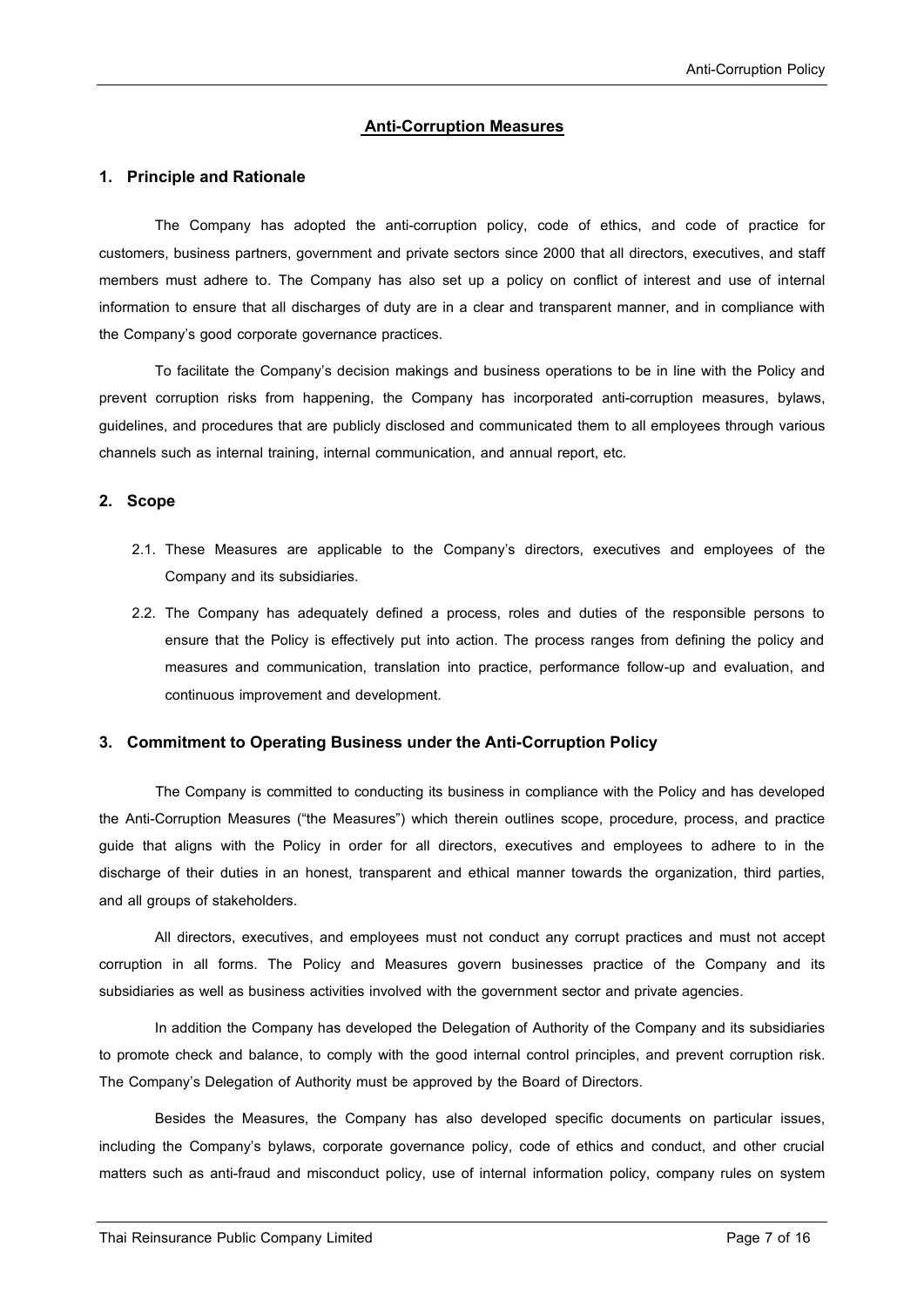and data security, rules on the quiet period for securities trading, and complaint/whistleblowing handling and whistleblower protection policy so that all employees are able to apprehend and act accordingly.

New employees are fully informed about the Company policies, rules, and bylaws which is clearly stated in their employment contracts. In addition the Company has communicated the Policy and related policies to third parties via its website and annual report.

## **4. Corruption Risk Management**

The Company has identified factors that may cause corruption risk as follows:

- 1. Lack of effective and efficient internal control and check and balance
- 2. Lack of effective and efficient internal audit
- 3. Lack of effective and efficient complaint and communication channels

The Company has developed risk management measure to control and prevent any potential corruption risk as follows:

- 1. Clearly separate power and duties between the Board of Directors and management.
- 2. Develop manuals, guidelines, and relevant documents that are in accordance with good internal control principles and in line with Company's good corporate governance and anti-corruption prevention as follows:
	- Company's bylaws
	- Delegation of Authority
	- Good corporate governance policy
	- Code of ethics and code of conduct
	- Anti-fraud and misconduct policy
	- Anti-corruption policy
	- Manual and guideline of each department

Documentation process and system are also established to ensure that all documents are kept in a clear and transparent manner.

- 3. Establish an internal control system where its adequacy and effectiveness must be evaluated on a yearly basis.
- 4. Establish an internal audit department which is an independent unit being responsible for auditing the operation of each department according to the annual internal audit plan to ensure that the audited departments perform their duties in accordance with the policies, guidelines and regulations. The internal audit department must also assess the appropriateness and adequacy of each department's internal controls whether they are adhere to the principles of good corporate governance. The Internal Audit Department is able to fulfill its checks and balances role because it is directly reported to the Audit Committee.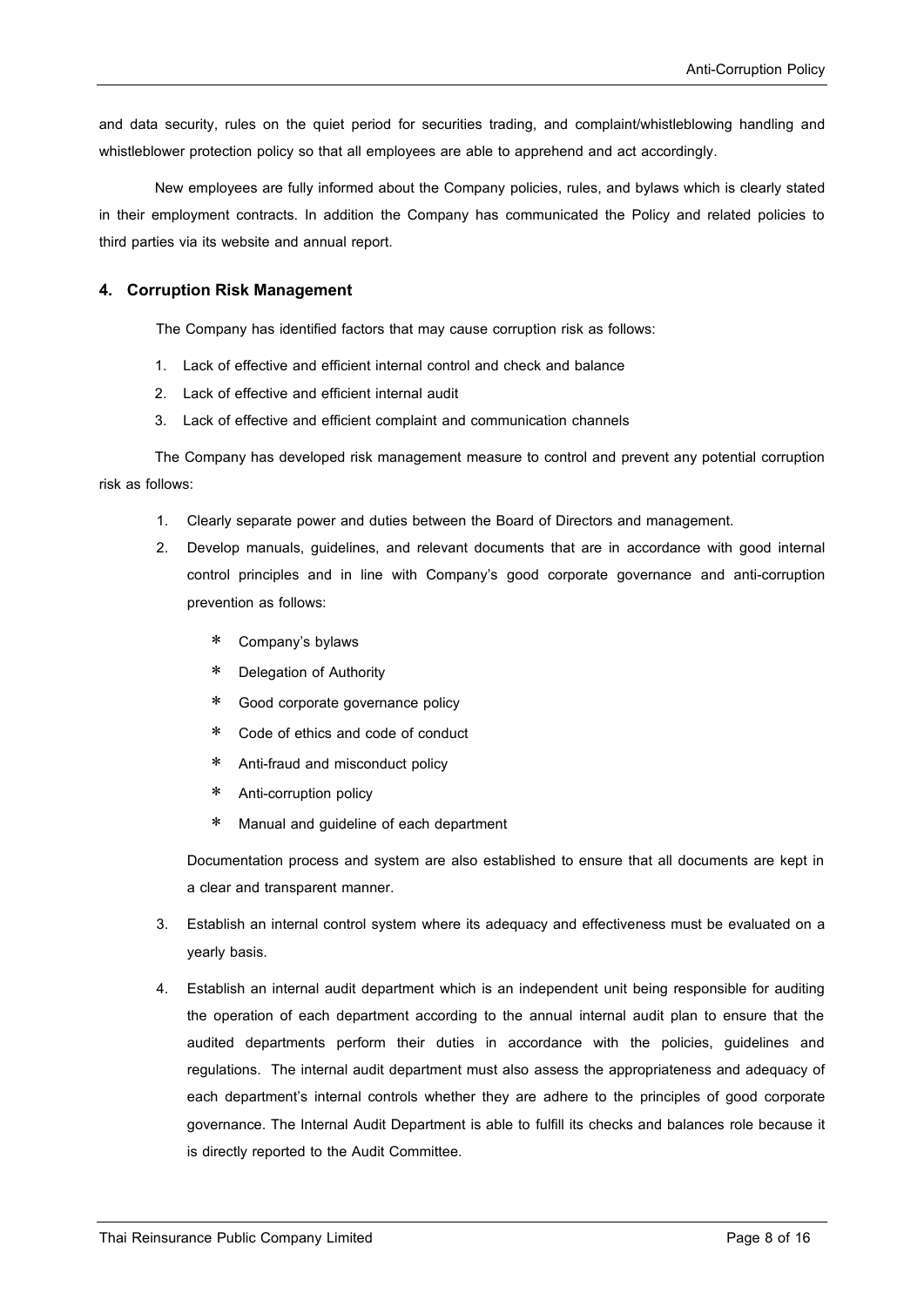- 5. Establish written delegation of authority that covers business activities and decision making that may lead to a conflict of interest.
- 6. Continuously provide training to employee regarding relevant issues.
- 7. Incorporate corruption risk into fraud risk in which its risk status and the effectiveness of risk management measures must be reported to the Enterprise Risk Management Committee and Board of Directors every quarter.
- 8. Monitor legal compliance and submit the compliance report to the Audit Committee every quarter.
- 9. Notify third party via the Company's annual report that the Company complies with all applicable laws and regulations.
- 10. Monitor and ensure that material information is disclosed in an accurate, complete, and timely manner as required by the SET and the SEC.
- 11. Establish a policy on complaint/whistleblowing handling and whistleblower protection by putting in place adequate measures, guidelines, manuals, and procedures.
- 12. Put in place strict disciplinary action and legal punishment, with termination of employment as the highest level of penalties. If there is a violation of the law, legal action will be taken.

## **5. Actions to Prevent Corruption in All Forms**

## **1. Political Contributions**

The Company has a policy to remain politically neutral and not to provide any support or perform any act deemed taking sides with a political party, whether directly or indirectly, including the use of the Company's resources in any activity that will cause the Company to lose its political neutrality or be adversely affected by the involvement in such activity. A decision on any activity that will cause the Company to lose its political neutrality or be adversely affected by the involvement in such activity on behalf of the Company must be escalated to the Board of Directors. This does not include employee's personal involvement in political activities that is in accordance with their personal rights and freedom.

#### **2. Charitable Contribution**

Charitable contribution is a payment of cash without receiving any tangible benefit and, hence, could be used as a means of corruption. To prevent donations from being used to disguise corruption, the Company has a policy to control charitable donations by ensuring that such donations are aimed w public benefit, do not have any ground for suspicious corruption, and provided on behalf of the Company only. Charitable donations must be given to foundations, charitable organizations, temples, hospitals, healthcare places or organizations for social contribution with an examinable certificate. The Company requires that these transactions be subject to the approval from top management while reliable documents and evidence of such payments must be available for auditing on its purposes.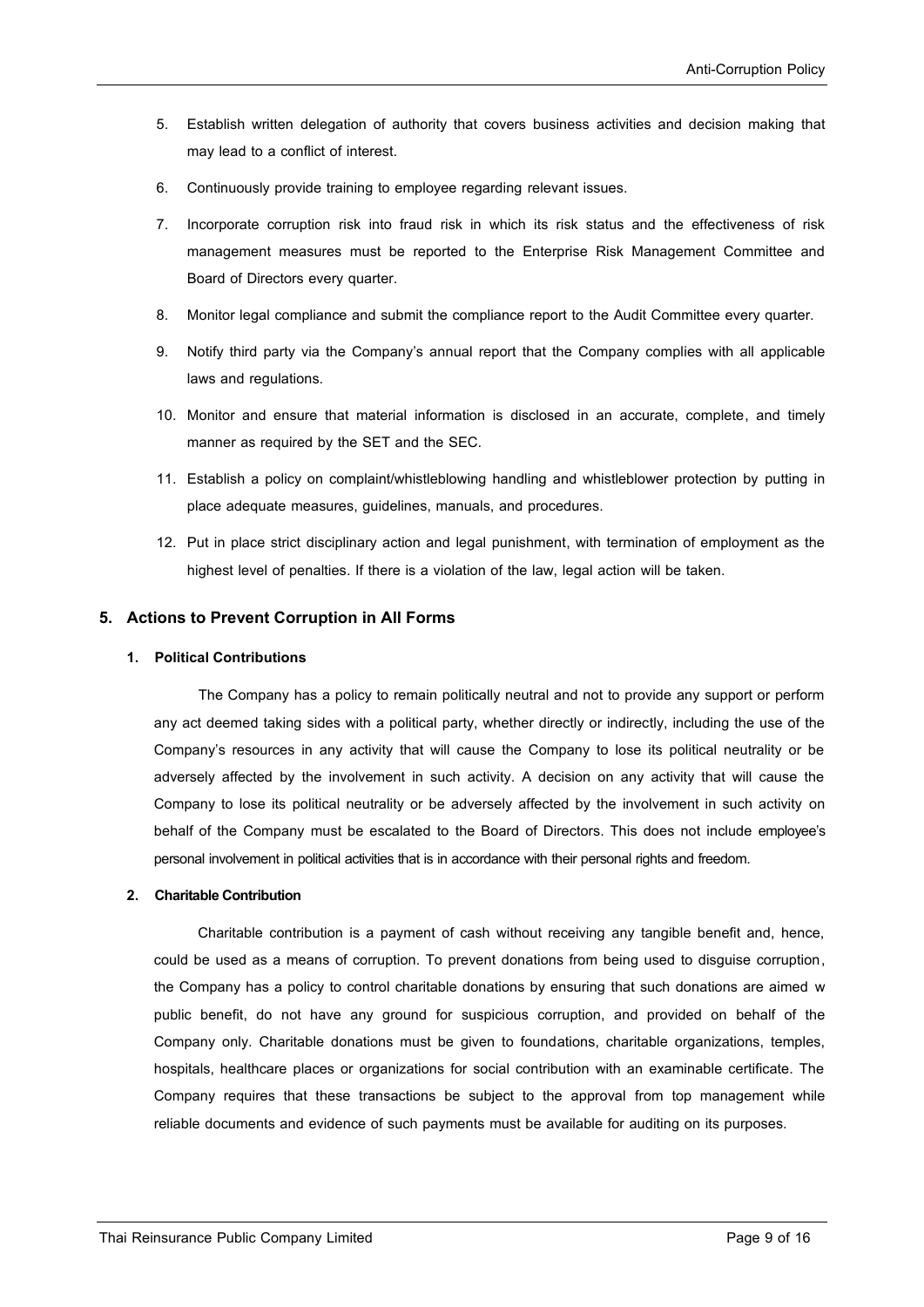To donate money or assets for public charity, the Company must act as follows:

- 1. Make sure that such donation complies with the Measures.
- 2. Examine the recipient's information and identity and ensure that the donation purpose is clearly specified.
- 3. Receive approval from a designated person.
- 4. Require Accounting and Finance Departments to examine supporting documents e.g. payment or transfer documents for the donated asset.
- 5. Require Finance Department to prepare payment slip, make payment, and collect the money receipt evidence. For asset donation, approval must be granted by a designated person whereas the donated asset must be properly recorded. Asset receipt evidence must be collected. Accounting Department must keep all payment documents and evidence available for later investigation and audit.

#### **3. Sponsorships**

Such activity involves a payment or receipt of cash without any tangible return and, therefore, could be used as the means of corruption. To prevent the payment or receipt of cash for the purpose of corruption in disguise, the Company has a policy to control sponsorship for external activities as follows:

- 3.1. To grant sponsorship, the Company must act as follows:
	- 1. Make sure that such payment is intended for business sponsorship.
	- 2. Make sure that the payment is not intended for personal gain.
	- 3. Approved by the designated person.
	- 4. Require Accounting and Finance Departments to examine documents supporting the payment, name of recipient company, and purpose of payment.
	- 5. Require Finance Department to prepare payment slip, make payment, and collect payment evidence. Accounting Department must keep all payment documents and evidence available for later investigation and audit.
- 3.2. To accept sponsorship, the Company must act as follows:
	- 1. Make sure as to whether the receipt of such money aims for business sponsorship.
	- 2. Make sure that the receipt of such money is not intended for personal gain.
	- 3. Financial Analysis & Budget Control Department sets the amount received as a budget in order to control spending.
	- 4. Require Accounting and Finance Departments to examine money withdrawal, documents supporting the payment, and purpose of payment.
	- 5. Require Finance Department to prepare payment slip, make payment, and collect payment evidence. Accounting Department must keep all payment documents and evidence be available for later investigation and audit.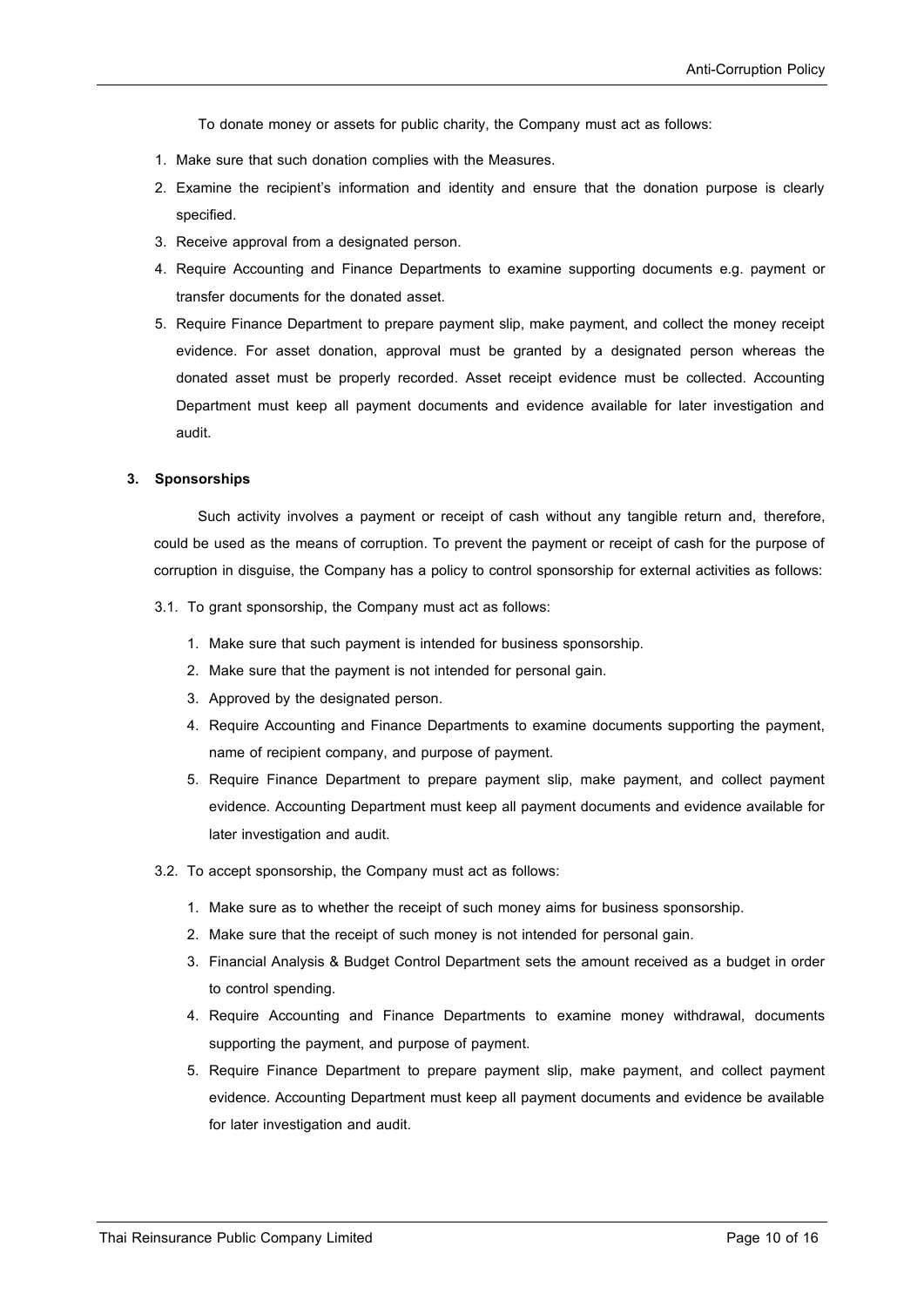#### **4. Giving or Accepting Gifts, Hospitality,and Other Expenses**

The Company has clearly demonstrated in its Code of Best Practice that it will not give to receive bribes in any forms, including gifts or other benefits and communicates this practice to all executives and employees through internal media channels. The Company also have the code of ethics and conduct posted on its website to communicate its practices to third parties.

Any acts with respect to payments for gifts, hospitality, gifts giving or receiving, and other expenses relevant to the usual course of business and consistent with the cultural tradition are allowed as long as they are performed for business purposes, for promoting the Company's reputation, for contribution to its goodwill or strengthening business relationship. Any activities such as customer entertainment, sales promotion, training and study trips, club membership, etc. must follow the Company's policy and delegation of authority on this specific issue. *For more details, please refer to the 'Authority and Regulations on Money Receipt/Payment' Section.* Hospitality offered in the form of improper entertainment is strictly prohibited.

The Company has an internal control put in place. Payment approval must be granted by a designated person. Internal control system is put in place whereas approval documents and related evidence must be audited. All transactions must be recorded and have needed details including all concerned persons, a clear business-related objective, description of the activity, amount paid, and approval by the designated person to ensure that such payments are not used as the means of corruption and complies with good internal control principles.

- 4.1 To give gifts, hospitality or other expenses to any persons or external agencies, the Company must act as follows:
	- 1. Make sure as to whether the receipt of such money aims for business sponsorship.
	- 2. Make sure that the receipt of such money is not intended for personal gain.
	- 3. Approved by the designated person.
	- 4. Require Accounting and Finance Departments to examine documents supporting the payment. Payment for gifts must be made as deemed appropriate for the tradition. For hospitality and other expenses, name of recipient, recipient company, and purpose of payment must be specified.
	- 5. Require Finance Department to prepare payment slip, make payment, and collect payment evidence and gift or entertainment receipt bearing company name.
	- 6. Require Accounting Department to keep all payment documents and evidence available for later investigation and audit.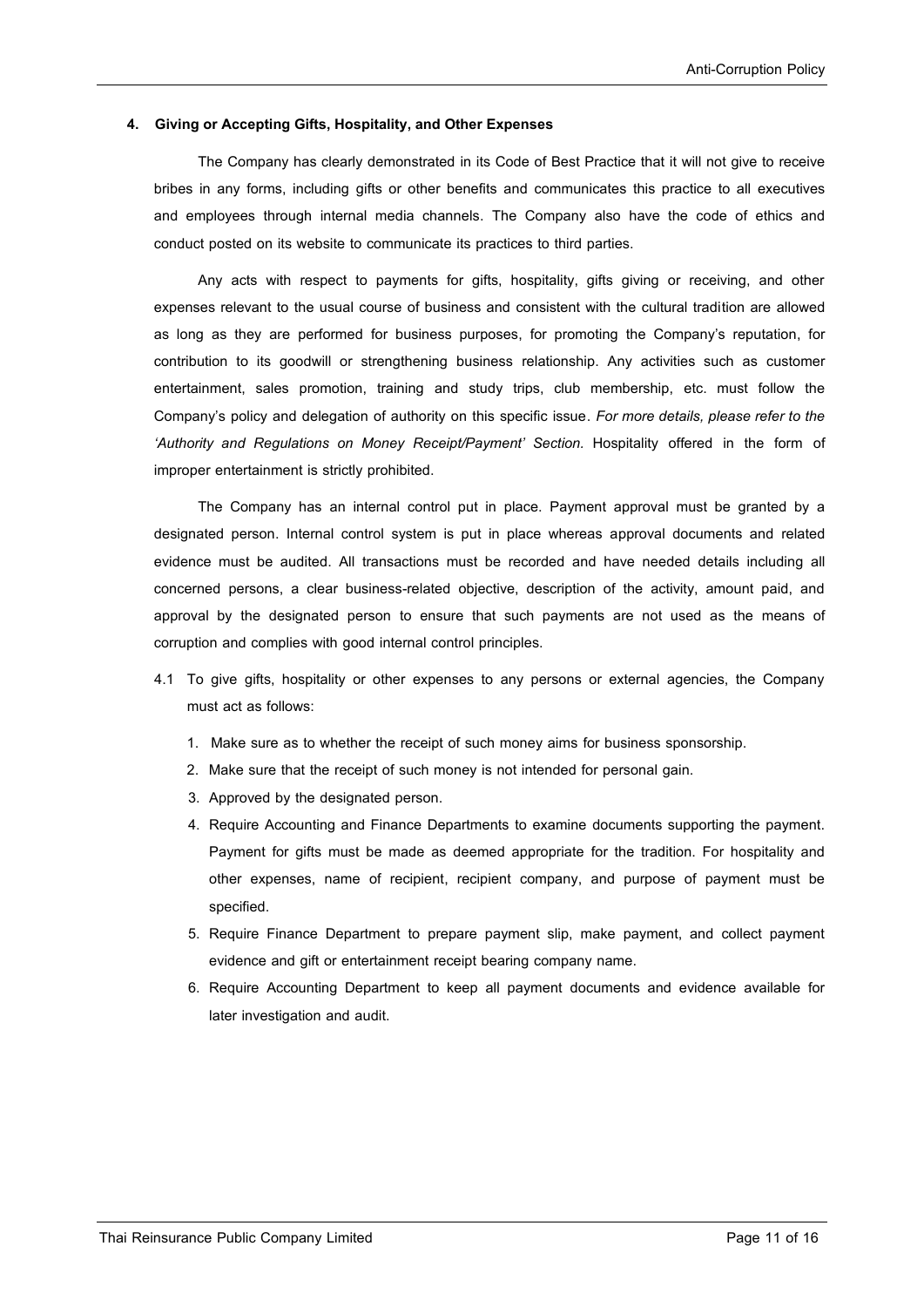- 4.2 To accept gifts or hospitality from any persons or external agencies, the Company must act as follows:
	- 1. The directors, executives, and employees must avoid accepting gifts from customers, business partners, or any parties with which the Company transacts business, except for gifts received during festive season or as a business courtesy without any business commitment.
	- 2. The directors, executives, and employees can accept a gift worth no more than THB 3,000.
	- 3. A received gift worth more than THB 3,000 must be reported in the Gift Receiving Form and submitted to Administration Department for further handling as deemed appropriate.

#### **5. Government Interaction**

Since government interaction is highly susceptible to corruption and create any doubts on its appropriateness and transparency, the Company, therefore, has put in place various control measures for employees to follow and act accordingly:

5.1 On-site examination or inspection by government officials

Government officials can be appropriately treated with food and beverages or given gifts worth not more than the value prescribed by the Company's bylaws.

5.2 Meeting with government officials for advice

Meeting with government officials to seek advice is vulnerable to corruption. For instance, the Company may obtain confidential information or relaxation of government control which might not follow the governmental rules or regulations or causes government officials to act or omit to act in an unlawful manner. As such, the directors, executives, or employees who requests to meet with government officials can give the gifts as business courtesy which worth not more than the value prescribed by the Company's bylaws.

#### **6. Economic Extortion**

The Company has a policy not to pay any cash extorted or solicited by public officials or private agency, except for the payment required by laws or payment made in accordance with business norms.

#### **7. Facilitation Payment**

The Company has a policy to prohibit any facilitation payment to either government officials or private agency, except for the payment required by laws or payment made in accordance with business norms.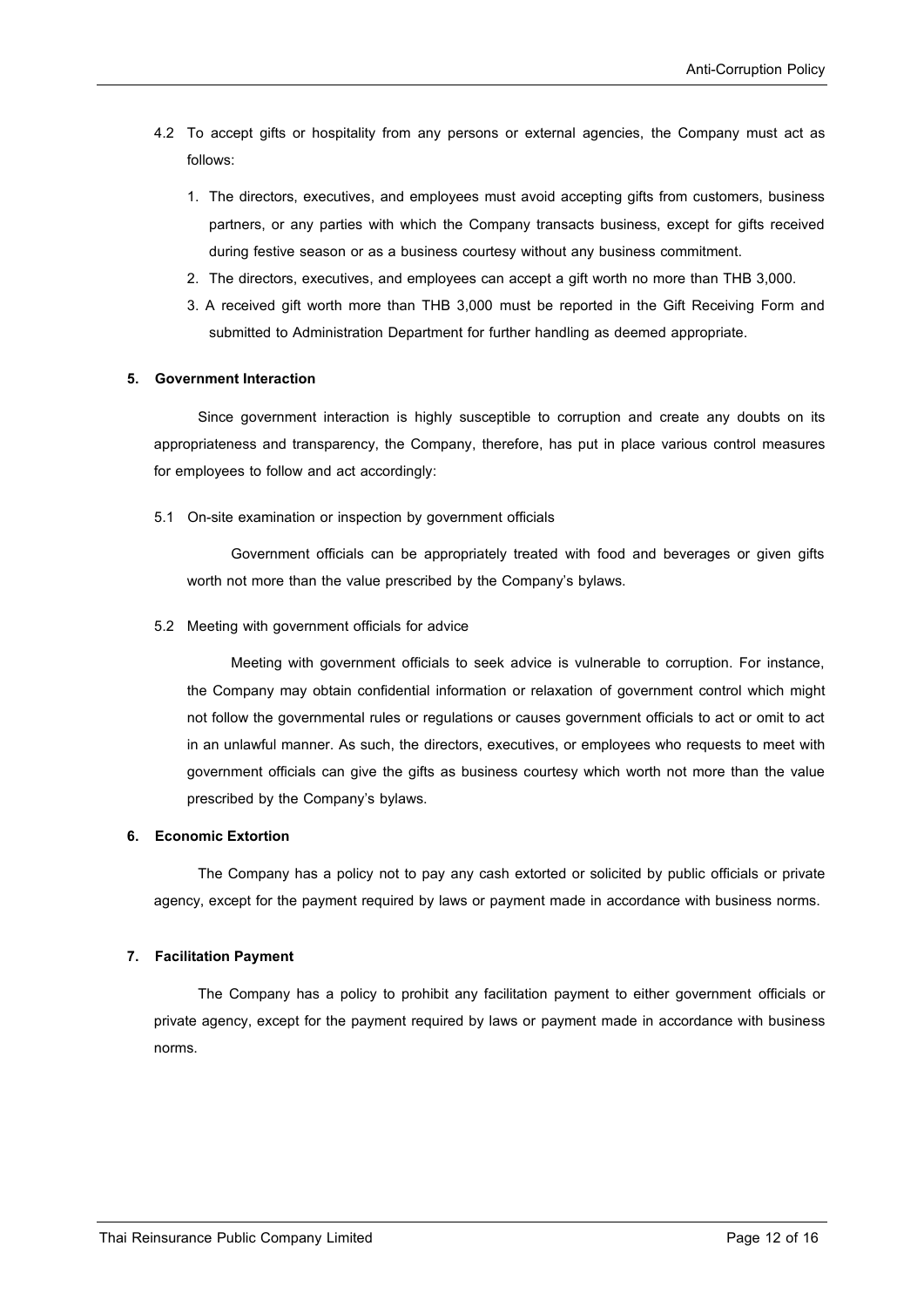## **8. Procurement**

The Company has a policy to control its procurement system to ensure that all procurement processes follow the Company's procedures and guidelines in a transparent manner. Procurement must be centralized and handled by a specific department.

Procurement of properties, office supplies and services must be proposed to the designated person for approval. Price and related benefits comparison among vendors or service providers must be performed in a transparency manner while all parties must receive fair treatment. *For more details, please refer to the Regulations on Procurement and Payment*.

The Company has specific departments in charge for procurement. Information Technology Department is responsible for procurement relating to information technology whereas Administration Department is in charge of all other procurements. By doing so, its procurement can be carried out in an efficient, transparent, and examinable manner. The procurement process is set as follows:

- 1. Examine the budget and allocate accordingly with the proposed projects approved by the Board of Directors.
- 2. Compare specification, quality, and price of products and select the appropriate vendor.
- 3. Present the case to designated person for approval.
- 4. Inspect products delivered from vendors and hand over to the unit requesting such procurement.
- 5. Require Accounting Department to assign property number for entry into the asset register.
- 6. Require Finance Department to prepare payment slips, make payments, and collect payment evidence and receipts from vendors.
- 7. Require Accounting Department to keep all payment documents and evidence available for later investigation and audit.

## **9. Revolving Door**

The Company has a policy to employ government officials or government employees only if needed to provide support or give business advice to the Company. In case the Company's employees have to involve with the public policy, such involvement must not violate the Policy and not intend to create unfair business practices.

## **6. Communication to and Encouragement of Employees of the Company and Its Subsidiaries and Other Business-Related Parties to Comply with the Measures**

The Company has made its rules and regulations, corporate governance policy, anti-corruption policy, complaint/whistleblowing handling and whistleblower protection policy, complaint or whistleblowing channels, and other policies relating to corporate governance available to its employees, subsidiaries' employees, customers, business partners, creditors, investors and third parties through various channels such as employee orientation, employee acknowledgement, public relations via the Company's Intranet or e-mail system, company's website, disclosure in the annual report, and notification letters to business partners, etc.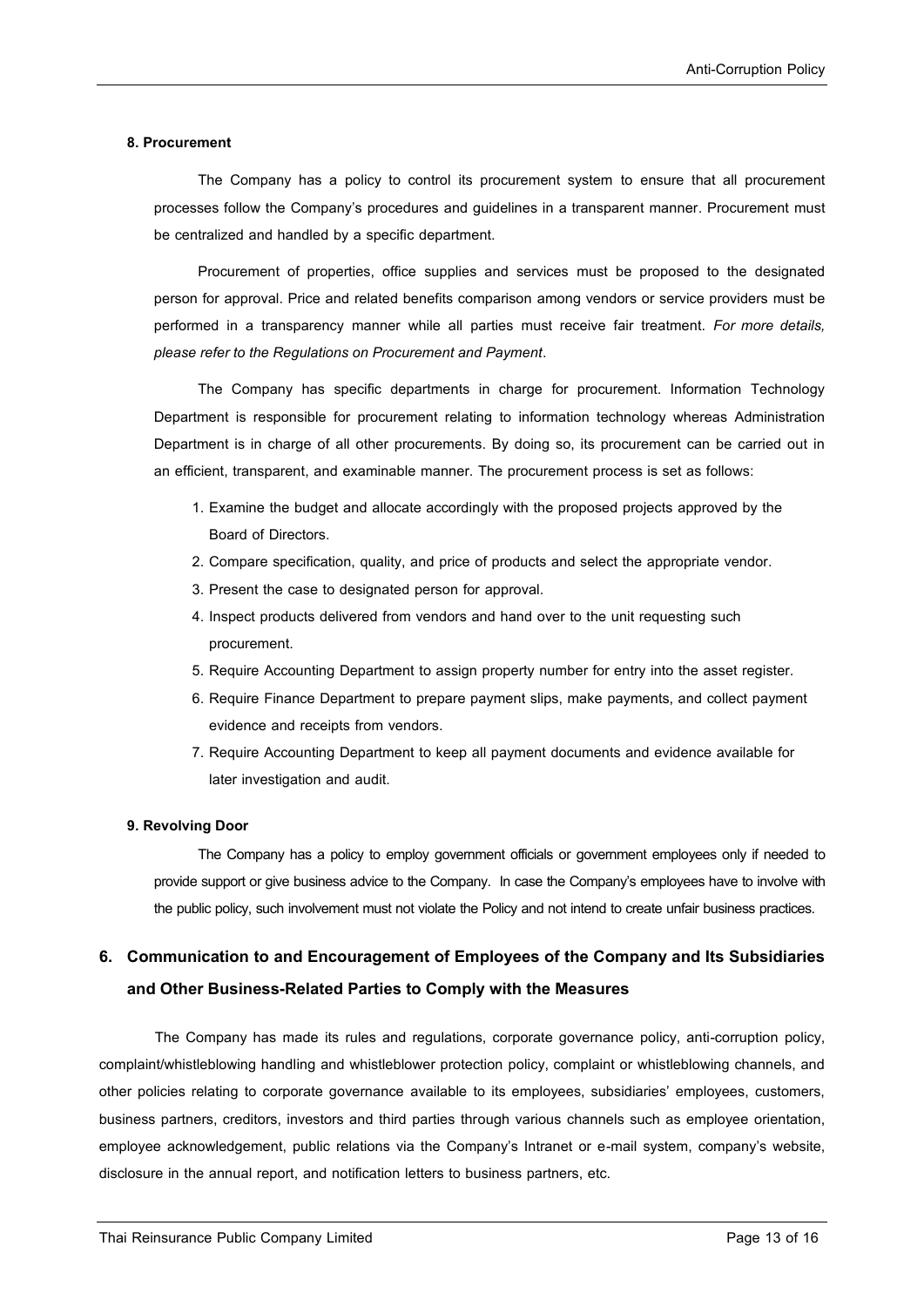The Company also has put in place an audit process to ensure that every department operate its activities in a transparent manner and follow the Measures. Compliance Department is responsible for monitoring Anti-Corruption practice whereas Internal Audit Department will be responsible for auditing and assessing the Company's Anti-Corruption practice as well as its complaints and whistleblowing process and provides recommendation for an appropriate corrective action.

#### **Procedures for Communication of the Anti-Corruption Policy and Related Measures**

#### **1. Communication to customers, business partners and third parties**

- 1.1 Communicate the Anti-Corruption Policy and Measures to all concerned parties via the Company's communication channels such as e-mail, website, annual statement and annual report (Form 56-1 One Report).
- 1.2 Prepare a letter of acknowledgement for business partners (only applicable to large customers and business partners).

#### **2. Communication to directors and executives**

- 2.1 The Board of Directors approves the Policy and Measures which all directors, executives and employees must adhere to and comply with.
- 2.2 Arrange a new director orientation program in which Chief Executive Officer will brief new directors on information necessary for discharge of their duties, including the Policy and Measures.

#### **3. Communication to employees and its subsidiaries**

- 3.1 Develop specific documents on particular issues, including the Company's bylaws, corporate governance policy, code of ethics and conduct, and other crucial matters such as anti-fraud and misconduct policy, use of internal information policy, company rules on system and data security, rules on the quiet period for securities trading, and complaint/whistleblowing handling and whistleblower protection policy so that all employees are able to apprehend and act accordingly. New employees are fully informed about the Company policies, rules, and bylaws which is clearly stated in their employment contracts. In addition the Company has communicated the Policy and related policies to third parties via its website and annual report.
- 3.2 Prepare relevant documents and media to employees through internal communication channels.
- 3.3 Arrange training on the Policy and Measures for all new employee and its subsidiaries.

#### **7. Information Security**

The Company has a policy on data security and data system which must be in line with good internal control principles. Appropriate actions must be taken to ensure that the Company's data and data system, computer systems, network systems, operating systems, and all applications are protected, maintained, and always be ready for operations. *See more details in the 'Policy on Data and Data System Security' Section.*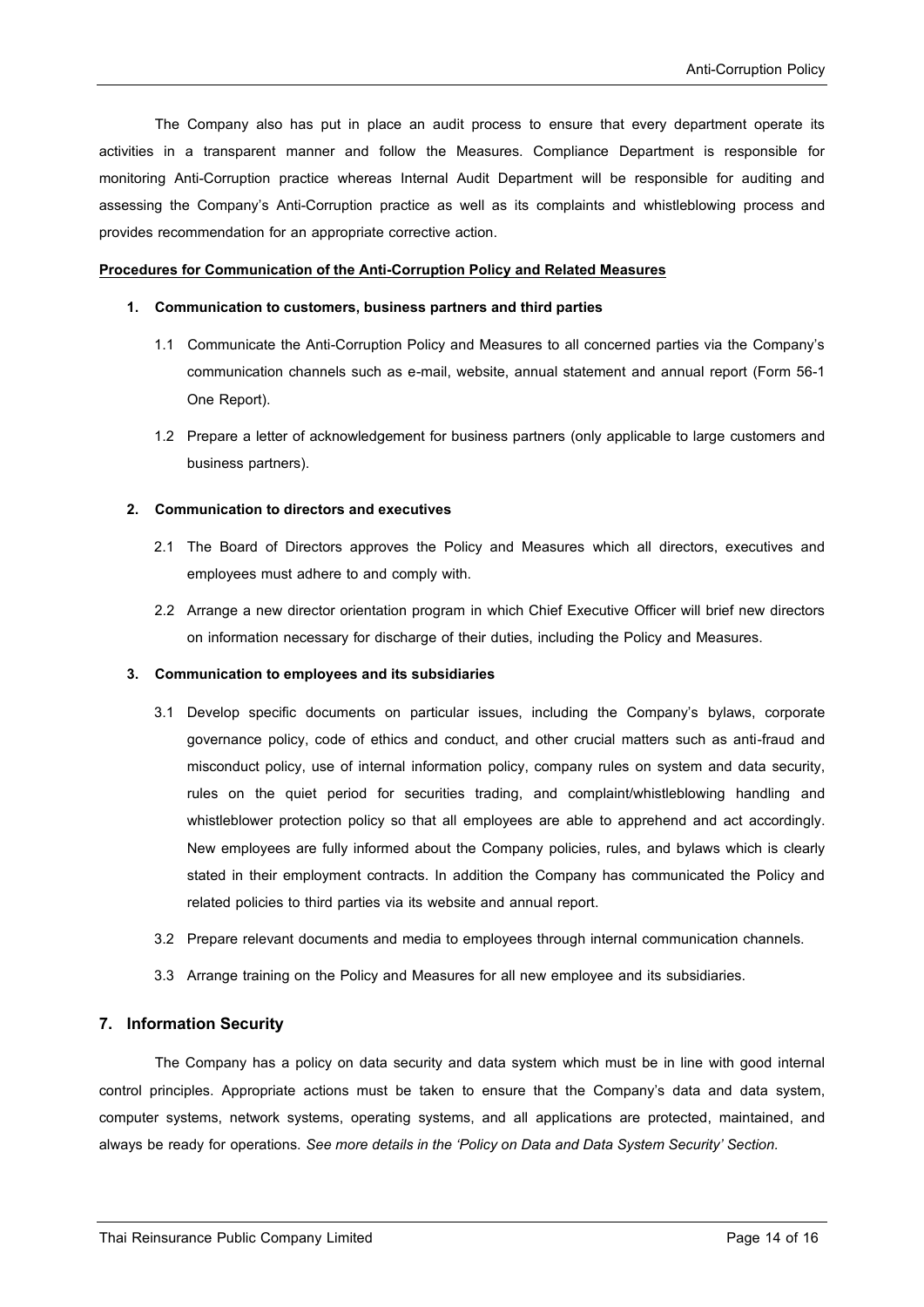## **8. Counseling**

When an employee needs assistance in dealing with conflict, he/she may either seek advice from his/her direct supervisor, higher-ranking supervisors, or raise his/her concern through any of the designated complaint/whistleblowing channels.

An employee who has any doubt or faces an ambiguous situation must answer the following questions:

- \* Is it legal?
- Does it comply with the Company's rules, bylaws, policies, or practice guide?
- Do I have authority to make such decision?

If these questions cannot be clearly answered, an employee may seek further advice from his/her direct supervisor or from Human Capital Management & Development Department, Internal Audit Department, Process Improvement & Internal Control Department, or Compliance Department.

## **9. Employees and Anti-Corruption**

The Company takes the following actions regarding its employee employment and training:

- 1. The Company puts in place human capital recruitment, interview, selection and employment processes to ensure that the selected personnel do not involve in any corruption. The human capital recruitment and selection process is also reviewed periodically to suit the changing environments.
- 2. The Company puts in place a process of training and public relations to ensure that its employees understand the essence of the Company's Policy, bylaws, Measures, and guidelines.

All employees must perform their duties by strictly adhering to the Company's corporate governance principles, code of ethics, rules and regulations, the designated Authority, and any other related policies, measures, regulations, guidelines and procedures, including the law and regulations that the Company must strictly abide as a financial institution such as the anti-money laundering policy, the internal control policy, the regulations on money receipt/payment, etc. Compliance with these policies is deemed a key indicator for the measurement of business management performance of the Board of Directors, executives, and all employees.

## **10. Whistleblowing System**

The Company has put in place the relevant measures for receiving complaints and protecting whistleblowers who have reported acts of corruption, fraud, breach of the laws, breach of the Company's code of conduct, or unfair treatment. In this respect, the Company has established the Complaint/Whistleblowing Handling and Whistleblower Protection Policy. Details can be found in *Complaints / misconduct and whistleblower protection Policy.*